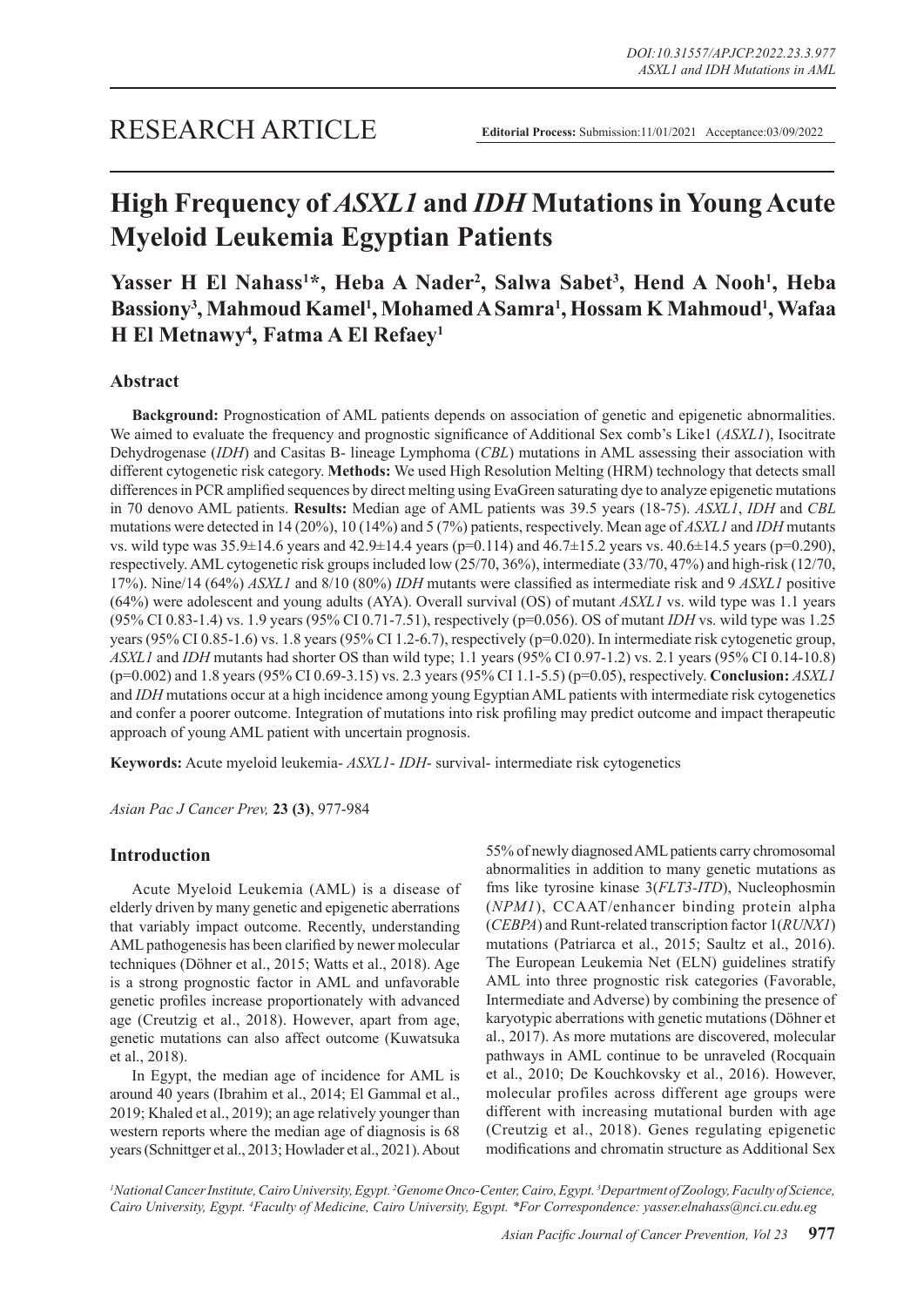## *Yasser H ElNahass et al*

comb's Like1 (*ASXL1*), Isocitrate Dehydrogenase (*IDH*) and Casitas B- lineage Lymphoma (*CBL*) have emerged as critical for AML pathogenesis and their alterations represent important prognostic markers in AML (Gallipoli et al., 2015). The incidence of alterations in these genes was mainly reported in elderly AML (Creutzig et al., 2018). Therefore, we sought to study their incidence in our young AML patients including a group of adolescent and young adults (AYA) in an attempt to identify disease outcome according to genetic mutations in a different age category.

*ASXL1* gene plays a central role as an epigenetic regulator that participates in modulation of the transcription of genes involved in differentiation or proliferation as it affects histone methylation (Rahmani et al., 2019). Mutations of *ASXL1* exon 12 have been demonstrated as relatively new molecular aberrations (Asada et al., 2019) reported in about 6% to 30% among AML patients (Schnittger et al., 2013; Paschka et al., 2015; Kakosaiou et al., 2018) and show a worse prognosis and inferior overall survival (OS) (Sasaki et al., 2020).

*ASXL1* mutations are considered as early founder mutations in AML pathogenesis beside their inclusion among the high-risk genetic category in the last ELN recommendations (Kakosaiou et al., 2018). Association between *ASXL1* mutations and different karyotype abnormalities are quite diverse (Paschka et al., 2015).

Mutations of *IDH* genes in AML were reported around 20% and were found more frequently in elderly individuals (Medeiros et al., 2017). *IDH* mutations are commonly found within the intermediate-risk cytogenetic group especially with normal karyotype (Inoue et al., 2016; Papaemmanuil et al., 2016; ElNahass et al., 2020). AML with *IDH1* mutations is characterized by abnormal histone and DNA methylation which may result in a blocked cell differentiation (Inoue et al., 2016).

Novel mutations in *CBL* gene have also been found in AML such as several gain-of-function mutations (Nadeau et al., 2017). *CBL* gene (localized on human chromosome 11q23) is a negative regulator of activated *FLT3* receptor tyrosine kinase. *CBL* gene mutations have been found in approximately 5% of de novo and secondary AML (Liyasova et al., 2015).

The incidence of epigenetic mutations in younger AML patients has not been estimated. Genomic analysis for newly diagnosed young AML patients plays a crucial role in their categorization especially for the intermediate risk category that represents half of newly diagnosed AML. Approximately 45% of AML patients show a normal karyotype at diagnosis and are classified as intermediate risk (Bolli et al., 2015; Lagunas-Rangel et al., 2017). The optimal therapeutic strategies for this subgroup are still largely debatable and a considerable heterogeneity is found in this population regarding outcome and survival. Identifying a high risk subgroup among young intermediate risk AML patients according to epigenetic markers is an additional integrated molecular risk stratification based on detection of acquired mutations (Mahmoud et al., 2016). Molecular profiling provides further classification, and prognostication which may help in more specific selection for therapeutic interventions

(Wertheim et al., 2015; Papaemmanuil et al., 2016; Sun et al., 2018; Waitkus et al., 2018).

This study was undertaken to assess the incidence and frequency of *ASXL1*, *IDH* and *CBL* mutations in de novo young AML patients to evaluate their association with cytogenetic risk category and assess their impact on disease outcome.

# **Materials and Methods**

## *Patients and samples*

Seventy de novo AML patients with median age 39.5 years (18-75), along with fifty healthy controls were enrolled in this study. Patients presented to the Medical Oncology and Hematology Unit at the National Cancer Institute (NCI), Cairo University between 2016 and 2019. AML diagnosis was based on morphology, cytochemistry, immunophenotyping, cytogenetics and routine molecular detection of *NPM1, CEBPA, C-KIT*  and *FLT3-ITD* by Polymerase Chain Reaction (PCR). Diagnosis was established according to the World Health Organization (WHO) classification of tumors of hematopoietic and lymphoid tissues (Arber et al., 2016). Cytomorphology was based on May-Grunwald-Giemsa stain. Karyotypes by short term cultures were analyzed by G-banding according to International System for Human Cytogenomic Nomenclature (ISHCN) (McGowan-Jordan., 2016). Immunophenotyping was performed by Coulter EPICS XL-MCL (Coulter Corporation, Hialeah) (Kern et al., 2004). Patients were risk classified according to the combination between karyotypic aberrations and genetic mutations according to the ELN classification (Döhner et al., 2017).

Patients with Acute promyelocytic leukemia and history of AML treatment or therapy related were excluded. Median follow up was 22 months (0.03-35.69). Informed consents were provided by all patients and healthy controls. Study was approved by NCI Institutional Review Board according to Helsinki Declaration, (IRB No: IRB00004025).

#### *Methods*

## *ASXL1, IDH1/2 and CBL mutations screening by High-Resolution Melting (HRM) Analysis*

DNA was extracted from bone marrow (BM) aspirates or peripheral blood using Puregene® Blood Core Kit A (Qiagen, Germany). Primers were designed, using "primer 3 plus", to amplify exon 12 of *ASXL1*, *exon 4* of *IDH1*  and *IDH2*, and *exons 8* and *9* of *CBL* genes covering most common reported mutations in *ASXL1*; *c.1934dupG "rs750318549", c.1900\_1922del "rs766433101" and c.1934delG, IDH1; R132C "rs121913499"* and *RI32H "rs121913500", IDH2; R140Q "rs121913502", R172K "rs121913503" and R172W "rs1057519906",* and *CBL; p.(Glu366Lys) "rs397517076".* 

Twenty nanogram of DNA was amplified in a final volume of 10 uL containing 1X High Resolution Melting (HRM) PCR Master Mix (Type-it® HRM™ PCR KIT (Qiagen, Germany) including EvaGreen dsDNA (double-stranded deoxyribonucleic acid) saturating fluorescent binding dye, 0.2mM of each primer and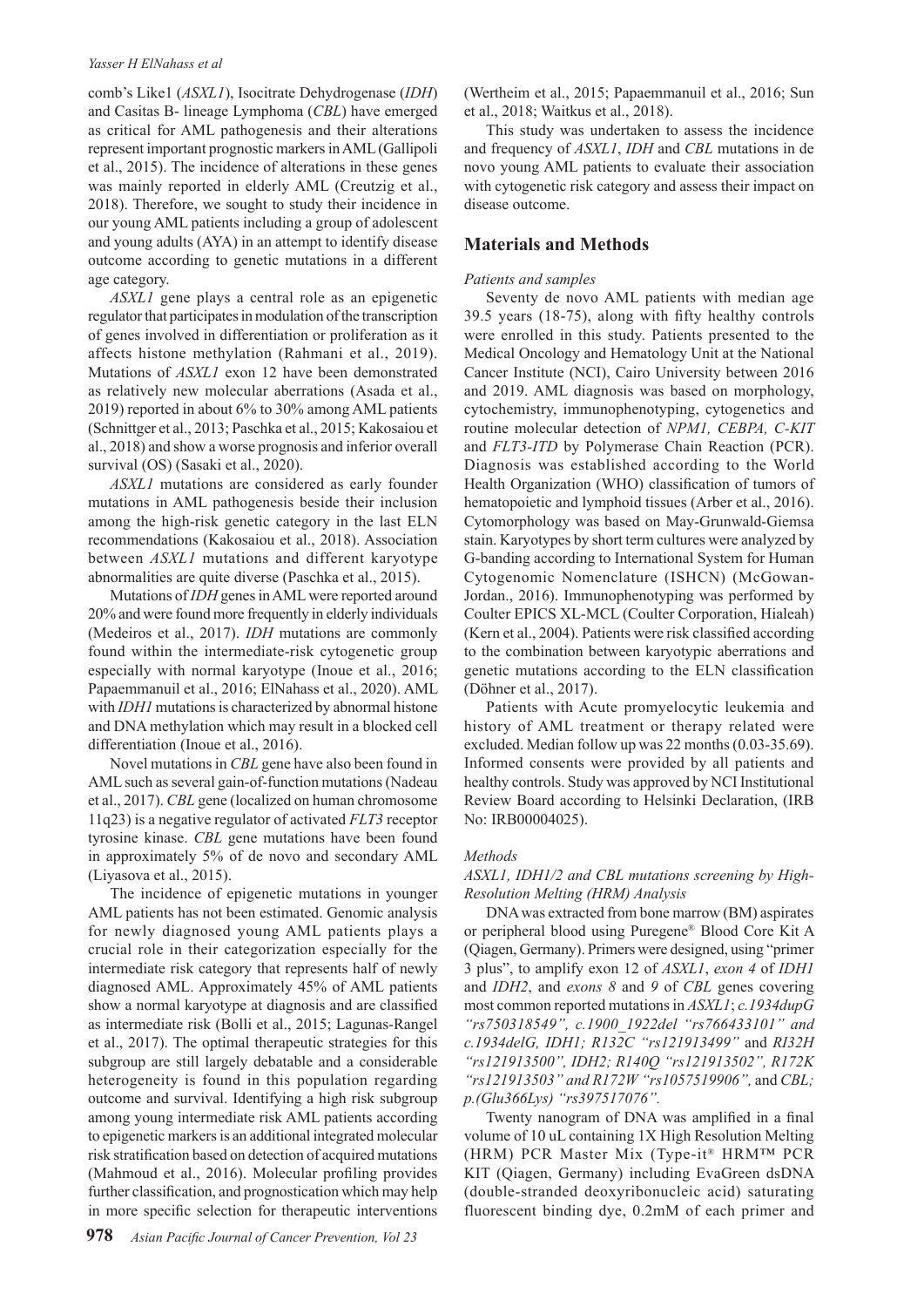# $2.5$ mM  $MgCl<sub>2</sub>$ .

Positive and non- template controls were included in each experiment. All samples were performed in duplicates. Cyclic parameters consisted of: initial denaturation at 95ºC for 10 min; 45 cycles of 95ºC for 10 sec, a 13-second annealing at the indicated temperature in Table S1, and 72ºC for 20 sec. Final melting program was denaturation at 95ºC for 1min, renaturation at 45ºC for 1 min and melting from 60ºC to 95ºC with a ramp of 0.2ºC/sec and 25 fluorescence acquisitions/ºC (Ibáñez et al., 2012). The complete details of designed primer sequence and annealing temperatures are available in Table S1. Wild-type and mutated samples were defined as negative and positive controls in the software. All HRM results were analyzed as fluorescence versus temperature graphs by Eco Illumina software (San Diego, CA) with normalized, temperature-shifted melting curves displayed as difference plot.

#### *Statistical Methods*

Statistical analysis was done using IBM SPSS® Statistics version 22 (IBM® Corp., Armonk, NY, USA). Numerical data were expressed as mean and standard deviation (SD) or median and range as appropriate. Qualitative data were expressed as frequency and percentage. Pearson's Chi-square or Fisher's exact tests were used to examine the relation between qualitative variables. Numeric data were tested for normality using Kolmogorov-Smirnov test and Shapiro-Wilk test. For not normally distributed quantitative data, comparison between two groups was done using Mann-Whitney test (non-parametric t-test). Survival analysis was done using Kaplan-Meier method and comparison between two survival curves was done using log-rank test. All tests were two-tailed. A p-value  $\leq 0.05$  was considered significant.

## **Results**

Median age of 70 newly diagnosed AML patients was 39.5 years (18-75); mean age 41.5±14.6 years. Patients'

characteristics and frequency of genetic mutations are provided in Table 1. No mutations in *ASXL1*, *IDH1/2* or *CBL* genes were detected in the 50 healthy controls recruited in this study.

Median peripheral blood (PBL) blasts of mutant *ASXL1* was 74 % (7-85) vs. 58 % (4 - 98) for wild type *ASXL1*. Ten/12 (83%) mutant *ASXL1* patients had PBL blasts  $\geq$  50% vs. 2/12 (17%) wild type *ASXL1* (p=0.051). Seven/10 (70%) mutant *IDH* had BM blasts  $\geq$  50% vs. 3/10 (30%) wild type patients (p  $\geq$  0.001). Four/5 (80%) mutant *CBL* patients had BM blasts  $\geq$  50% vs. 1/5 (20%) wild type patients. From 10 patients with *IDH* mutations, *IDH1* was positive in 2 (20%) while *IDH2* mutations in 8 (80%) patients. *NPM1* and *FLT3-ITD* co-occurred in only

Table 1. Clinical and Genetic Characteristics of 70 AML Patients

| Patients                 | number (percent) |
|--------------------------|------------------|
| Gender                   |                  |
| Male                     | 32(45.7%)        |
| Female                   | 38 (54.3%)       |
| FAB subtype              |                  |
| AMLMO                    | 6(9%)            |
| AML M1                   | 12(17%)          |
| AML M2                   | 25 (35%)         |
| AML M4                   | 20 (29%)         |
| AML M5                   | $7(10\%)$        |
| Cytogenetic risk         |                  |
| Low                      | 25(36%)          |
| Intermediate             | 33 (47%)         |
| High                     | 12(17%)          |
| <b>Genetic Mutations</b> |                  |
| ASXL1                    | $14(20\%)$       |
| <b>IDH</b>               | 10(14%)          |
| CBL                      | 5(7%)            |
| FLT3-ITD                 | 12(17%)          |
| NPM1                     | 20 (29%)         |



Figure 1. Survival Data and Outcome of AML Patients Using Kaplan-Meier Plot Showing Inferior OS in (a) ASXL1 Mutant and (b) IDH Mutant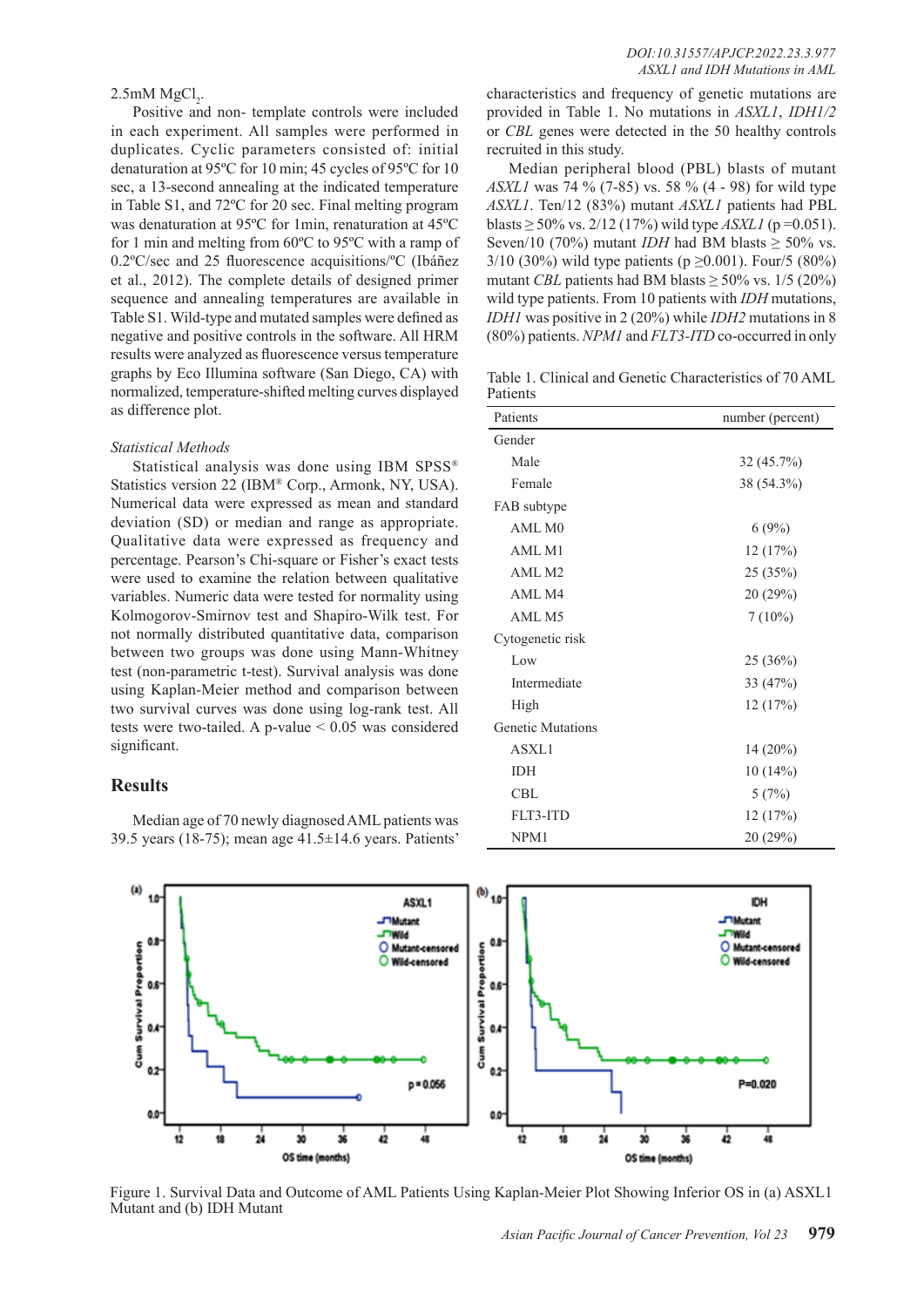Table 2. Correlation between *ASXL1, IDH* and *CBL* Mutations and Laboratory Parameters

|                                 | Hb(g/dl)     |               | TLC $(\times 10^9$ /L)        |                              | Platelets $(\times 10^9/L)$ |                               | PB blasts $(\% )$ |           | BM blasts $(\% )$ |           |
|---------------------------------|--------------|---------------|-------------------------------|------------------------------|-----------------------------|-------------------------------|-------------------|-----------|-------------------|-----------|
|                                 | $\leq$ gm/dl | $\geq$ 8gm/dl | $\leq$ 11x 10 <sup>9</sup> /L | $\geq$ 11x10 <sup>9</sup> /L | $<100x10^9/L$               | $\geq$ 100x10 <sup>9</sup> /L | $\leq 50\%$       | $>50\%$   | $\leq 50\%$       | $>50\%$   |
| <b>ASXL1</b> Wild<br>$(n=56)$   | $28(50\%)$   | $28(50\%)$    | 12(21%)                       | 33(59%)                      | 37(66%)                     | 19(34%)                       | 32(57%)           | 24(43%)   | 24(43%)           | 42(75%)   |
| <b>ASXL1</b> Mutant<br>$(n=14)$ | 10(71%)      | 4(29%)        | 5(36%)                        | 9(64%)                       | 10(71%)                     | 4(28%)                        | 4(28%)            | 10(71%)   | 2(14%)            | 12(86%)   |
| <b>IDH</b> Wild<br>$(n=60)$     | 31(51%)      | 29 (49%)      | 26(43%)                       | 34 (57%)                     | 40(67%)                     | 20(33%)                       | 33(55%)           | 27(45%)   | 14(23%)           | 46(77%)   |
| <b>IDH</b> Mutant<br>$(n=10)$   | 7(70%)       | $3(30\%)$     | $2(20\%)$                     | $8(80\%)$                    | $8(80\%)$                   | $2(20\%)$                     | $3(30\%)$         | 7(70%)    | 2(20%)            | $8(80\%)$ |
| <b>CBL</b> Wild<br>$(n=65)$     | 33 $(51\%)$  | 32(49%)       | 28 (43%)                      | 37(57%)                      | 43(66%)                     | 22(34%)                       | 32(49%)           | 33(51%)   | 14(22%)           | 51(78%)   |
| <b>CBL</b> Mutant<br>$(n=5)$    | $4(80\%)$    | $(20\%)$      | $1(20\%)$                     | $4(80\%)$                    | $4(80\%)$                   | $1(20\%)$                     | $4(80\%)$         | $1(20\%)$ | $2(40\%)$         | $3(60\%)$ |



Figure 2. Survival Data and Outcome of AML Patients with Intermediate Risk Cytogenetics Showing Inferior OS in (a) ASXL1 Mutant and (b) IDH Mutant

4 patients. Table 2 demonstrates the correlation between genetic mutations and laboratory parameters.

There was a slight male predominance in *ASXL1* and *IDH* mutations occurrence as 8/14 (57%) and 7/10 (70%) were males; respectively in addition 3/5 (60%) mutants *CBL* were males. Interestingly, the mean age of *ASXL1* mutant was lower than wild type counterpart and *ASXL1* mutations were found at a higher frequency in AYA. The mean age of different mutational category is provided in Table 3. The incidence of genetic mutations in AYA vs. older AML patients is demonstrated in Table 4.

Table 3. Mean and Median Age of AML Patients According to *ASXL1, IDH* and *CBL* Mutations

|                     | Mean age $\pm SD$<br>(years) | Median age<br>(range) |
|---------------------|------------------------------|-----------------------|
| Mutant ASXL1 (n:14) | $35.9 \pm 14.6$              | $35.5(18-60)$         |
| Wild ASXL1 (n: 56)  | $42.9 \pm 14.4$              | 42.5 (19-75)          |
| Mutant IDH (n: 10)  | $46.7 \pm 15.2$              | $46.5(26-75)$         |
| Wild IDH $(n: 60)$  | $40.6 \pm 14.5$              | $37(18-70)$           |
| Mutant CBL (n:5)    | $36.8 \pm 10$                | $37(22-49)$           |
| Wild CBL $(n: 65)$  | $41.8 \pm 14.9$              | $40(18-75)$           |

*Association between ASXL1 mutations and karyotype and other molecular abnormalities*

Twelve /14 (85.7%) *ASXL1* mutant patients were CN-AML. *ASXL1* and *FLT3-ITD* were mutually exclusive; 13/14 (93%) mutant *ASXL1* patients were *FLT3-ITD* negative. *ASXL1* mutation showed an inverse association with *NPM1*; 8/14 (79%) *ASXL1* mutant were *NPM1* negative. *ASXL1* and *CBL* mutations co-occurred in one patient.

#### *Mutual exclusivity between genetic markers*

All 14 mutant *ASXL1* patients were negative for *IDH* mutations (p=0.088). All mutant *CBL* patients were negative for core binding factor (CBF) translocations

Table 4. Incidence of Epigenetic Mutations in 70 AML Patients According to Two Ages Cut off 39 and 55 Years

| Age                    | ASXL1<br>mutant | IDH<br>mutant | CBL<br>mutant | All<br>mutations |
|------------------------|-----------------|---------------|---------------|------------------|
| $\leq$ 39 years (n=34) | 9(26%)          | 3(9%)         | 3(9%)         | 15(44%)          |
| $\geq$ 39 years (n=36) | 5(14%)          | 7(19%)        | 2(6%)         | 14 (39%)         |
| $55$ years (n=54)      | 12(22%)         | 7(13%)        | $5(9\%)$      | 24 (44%)         |
| $\geq$ 55 years (n=16) | 2(13%)          | 3(19%)        | $0(0\%)$      | $5(31\%)$        |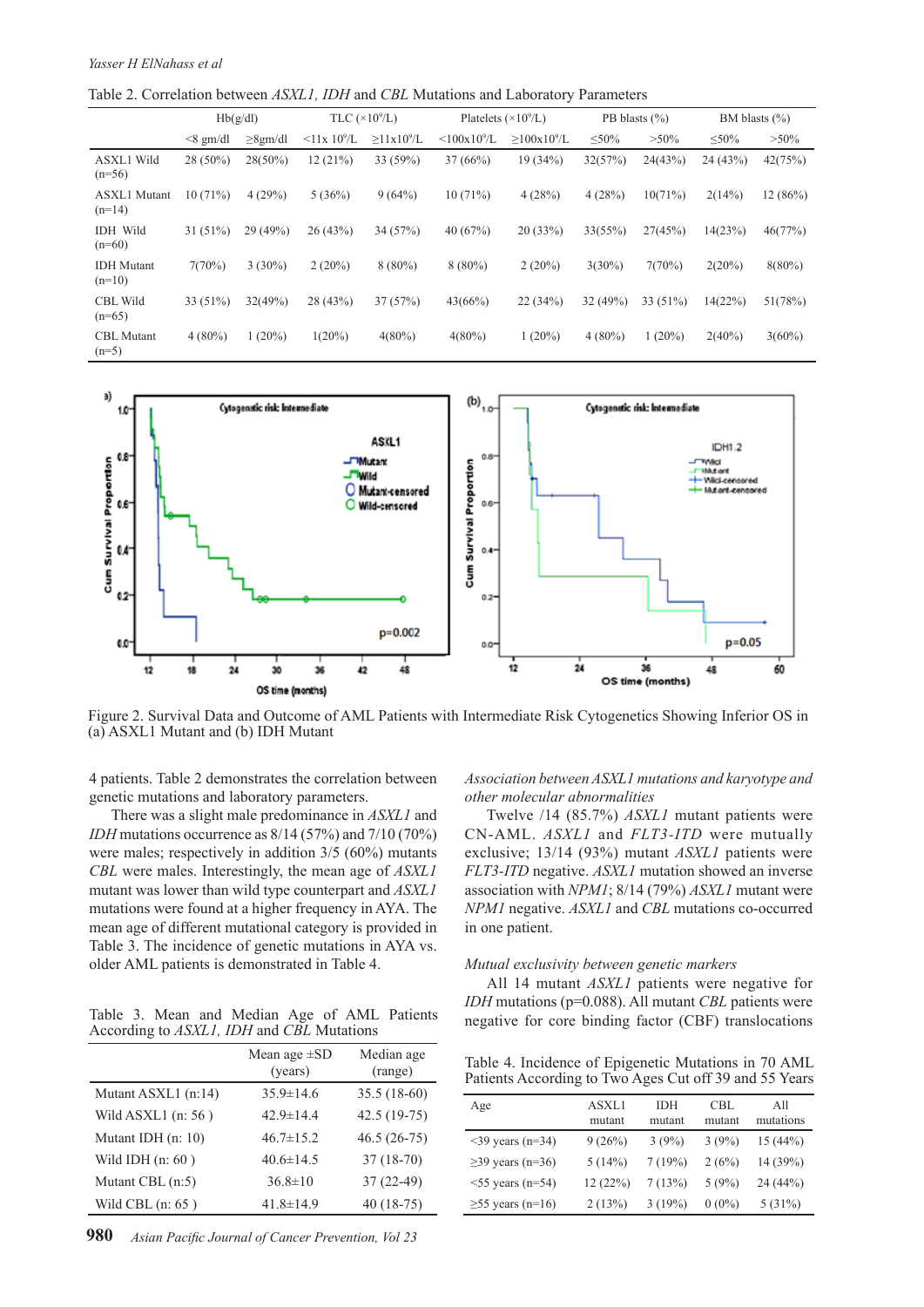| Table 5. Association between ASXL1, IDH and CBL Mutations and Other Molecular and Cytogenetic Findings |              |              |              |                    |  |  |
|--------------------------------------------------------------------------------------------------------|--------------|--------------|--------------|--------------------|--|--|
|                                                                                                        | CN-AML       | $FLT3 + ve$  | $NPM1 + ve$  | CBF translocations |  |  |
| $\text{ASXL1}$ mutant (n=14)                                                                           | 12/14(86%)   | 1/14(7%)     | $3/14(21\%)$ | 2/14(14%)          |  |  |
| IDH mutant $(n=10)$                                                                                    | $9/10(90\%)$ | $2/10(20\%)$ | $0/10(0\%)$  | $0/10(0\%)$        |  |  |
| CBL mutant $(n=5)$                                                                                     | $4/5(80\%)$  | $3/5(60\%)$  | $2/5(40\%)$  | $0/5(0\%)$         |  |  |

|  | Table 6. Frequency of ASXL1 and IDH Mutations among Different AML Cytogenetic Risk Group |  |  |  |  |
|--|------------------------------------------------------------------------------------------|--|--|--|--|
|  |                                                                                          |  |  |  |  |
|  |                                                                                          |  |  |  |  |

|                       | Low risk | Intermediate risk | High risk   | D     |
|-----------------------|----------|-------------------|-------------|-------|
| Mutant ASXL1 $(n=14)$ | 4(29%)   | 9(64%)            | 1(7%)       | 0.05  |
| Wild ASXL1 $(n=56)$   | 21(37%)  | 24(43%)           | 11 $(20\%)$ |       |
| Mutant IDH $(n=10)$   | $0(0\%)$ | $8(80\%)$         | $2(20\%)$   | 0.015 |
| Wild IDH $(n=60)$     | 25(42%)  | 25(42%)           | $10(16\%)$  |       |

and *IDH* mutations (p<0.001). *CBL* mutations were significantly associated with *FLT3-ITD* (3/5, 60%) (p=0.050). The association between *ASXL1*, *IDH* and *CBL* mutations and other molecular and cytogenetic findings is presented in Table 5.

## *Association between ASXL1, IDH and CBL mutations and AML cytogenetic risk*

We observed an association between *ASXL1* and *IDH* mutations and cytogenetic risk group (Table 6). Genetic mutations occurred more frequently within the intermediate risk category. No association between *CBL*  mutations and cytogenetic risk groups could be established due to low number of positive *CBL* mutations.

## *Response to therapy and survival in ASXL1 and IDH mutant patients*

At end of induction chemotherapy, 42/70 (60%) patients achieved hematological complete remission (CR). A significant relation was detected between mutant *IDH*  patients and CR rates as only 3/10 mutant *IDH* (30%) achieved CR at day 28 vs. 7/10 patients (70%) who failed to achieve CR (p=0.036). Median follow up period was 1.85 years (0.3 -5) after exclusion of early deaths. The median OS was 1.97 years. Median OS was significantly superior in wild type *ASXL1* and *IDH* vs. mutant patients (Table 7).

OS of *ASXL1* mutant was 1.1 years (95% CI 0.83-1.4) vs. 1.9 years (95% CI 0.71-7.51) for wild type patients (p=0.056) (Figure 1a). A significant association was established between *IDH* mutation and survival as median OS of mutant *IDH* was 1.25 years (95% CI 0.85-1.6) vs. 1.8 years (95% CI 1.2-6.7) for wild type patients (p=0.020) (Figure 1b).

*Response to therapy and survival in ASXL1 and IDH mutant patients in the intermediate risk cytogenetic category*

In the intermediate risk cytogenetic group, OS of *ASXL1* mutant patients was significantly inferior to wild type *ASXL1*; 1.1 years (95% CI 0.97-1.21) vs. 2.1 years (95% CI 0.14-10.83) respectively (p=0.002) (Figure 2a). Median OS of *IDH* mutants was 1.8 years (0.7-3.1) vs. 2.3 years  $(1.1-5.5)$  for wild type patients  $(p=0.05)$  (Figure 2b).

# **Discussion**

Results of National population based Cancer Registry and National Cancer Institute in Egypt showed a lower median age of AML patients compared to Western population (Ibrahim et al., 2014; El Gammal et al., 2019). In one Egyptian report including 468 myeloid leukemia, median age was 43 years (Khaled et al., 2019). The median age of AML patients in western countries is around 65 years (Grimwade et al., 2001; Shallis et al., 2019). The prognostic role of many genetic mutations and their association with AML pathophysiology has been largely examined in elderly patients (Papaemmanuil et al., 2016). However, the prevalence of these genetic mutations has not been examined in young AML cohorts. Specific gene mutations as *ASXL1* and *IDH* can further classify patients and affect prognosis (Medinger et al., 2016). This is particularly relevant for intermediate risk AML (Wang et al., 2017). Results regarding frequency of genetic mutations and association with karyotype abnormalities are quite diverse (Schnittger et al., 2013). *ASXL1* mutations were reported from 6-30% of AML and were found more common in older patients compared to younger population (Schnittger et al., 2013; Tsai et

|                              | CR Day 28 |               | D     |              | P                       |       |
|------------------------------|-----------|---------------|-------|--------------|-------------------------|-------|
|                              | $CR(n\%)$ | No CR $(n\%)$ |       | No of events | Median survival (years) |       |
|                              |           |               |       | 53           | 1.97                    |       |
| $\text{ASXL1}$ Mutant (n=14) | $7(50\%)$ | $7(50\%)$     | 0.393 | 13           | 1.12                    | 0.056 |
| ASXL1 Wild $(n=56)$          | 35(63%)   | 21(37%)       |       | 30           | 1.9                     |       |
| IDH Mutant $(n=10)$          | $3(30\%)$ | 7(70%)        | 0.036 | 10           | 1.25                    | 0.02  |
| IDH Wild $(n=60)$            | 39(65%)   | 21(35%)       |       | 33           | 1.8                     |       |

*Asian Pacific Journal of Cancer Prevention, Vol 23* **981**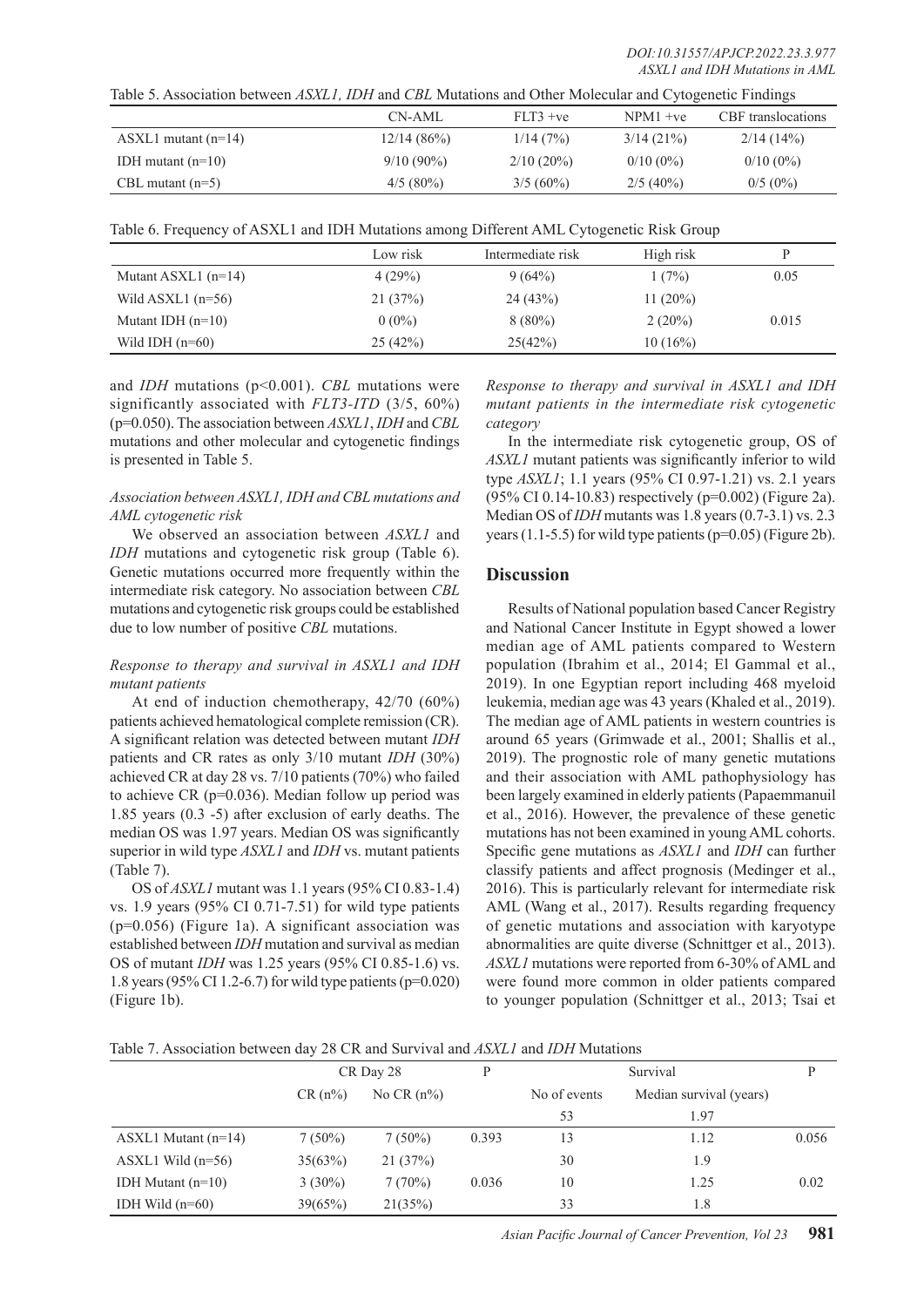#### *Yasser H ElNahass et al*

al., 2016). In the current study, *ASXL1* was the most frequently mutated gene after *NPM1* with a slightly higher incidence in males and its frequency was comparably higher in our younger patients especially AYA which may denote a different age-related molecular pattern in AML. Regarding laboratory parameters, a significantly higher number of patients in *ASXL1* mutant arm had Hb<8 gm/dl (64%), PBL blasts  $>50\%$  (86%) and BM blasts >50% (86%) than in the wild type *ASXL1* arm. Most *ASXL1* mutant patients were classified as intermediate risk cytogenetics (9/14, 64%); an incidence higher than previously reported regarding age and cytogenetic risk classification (Schnittger et al., 2013). Variable reports about the incidence and associations with other molecular markers and with biologic characteristics are still reported, mainly because of selected cohorts or different ethnical backgrounds (Schnittger et al., 2013). Among older patients, *ASXL1* mutations were associated with CBFA, wild-type *NPM1*, negative *FLT3-ITD*, mutated *CEBPA,*  and inferior CR and OS (Kuwatsuka et al., 2018). In our study, epigenetic mutations were detected in 44% of patient <39 years vs 39% in patients >39 years. Among 29 mutations detected, 5 (31%) mutations (2 *ASXL1*/3 *IDH*) were encountered in age group >55 years vs. 24 (44%) mutations (12 *ASXL1* / 7 *IDH*/ 5 *CBL*) in age group <55 years. In the current work, *ASXL1* mutation was associated with distinct clinical features like male sex, younger age (mean  $35.9\pm14.6$ ), intermediate risk cytogenetics (64%) of mutant patients) in addition to adverse prognosis and lower OS. Median survival of *ASXL1* mutant was inferior to wild type patients. Furthermore, AML patients with intermediate risk cytogenetics showed inferior OS for *ASXL1* mutants vs. wild type (p=0.002). *ASXL1* mutation was mutually exclusive with *FLT3-ITD* and *NPM1*  mutations and found as independent adverse prognostic factor for OS. We tested *ASXL1* exon 12, which actually comprises >50% of the whole coding region of *ASXL1* using HRM technique which is an alternative and more rapid and cost-effective method of detection in countries of limited resources. All mutations found in *ASXL1* were heterozygous as previously reported (Patel et al., 2012).

Fourteen% of patients were positive for *IDH* mutations with a mean age of 46.7±15.2 years. *IDH1* and *2* mutations were also mutually exclusive as previously reported (Kuwatsuka et al., 2018; ElNahass et al., 2020). This incidence is in agreement with others (Rocquain et al., 2010; Montalban-Bravo et al., 2018) however, mean age of mutation occurrence is still younger than western population. *IDH1* and *IDH2* mutations have been reported in 15-20% and 25- 30% of patients with intermediate risk-AML, respectively (Saultz et al., 2016). Most *IDH*  mutations (80%) in our study resided in the intermediate risk cytogenetic category and were higher than reported; where only 20% mutant *IDH* patients were high-risk AML. We have correlated *IDH* mutations with patient characteristics, different laboratory parameters and AML prognostic factors. In the *IDH* mutant arm, a higher number of patients had <8gm/dl (70%), TLC>  $11x10<sup>9</sup>/L$  (80%) and PBL blasts >50% (80%) vs. wild type arm. *IDH* mutations showed mutual exclusivity with *NPM1, FLT3-ITD, ASXL1* and *CBL* mutations. All mutant *IDH* patients were negative

for CBF translocations. Median survival of *IDH* mutant was inferior to wild type (p=0.020). OS of *IDH* mutant patients in the intermediate risk AML group was inferior to wild type (p=0.05). *IDH* mutations were associated with lower DFS and OS in CN-AML cases with NPM1 mutations and wild-type *FLT3*. DFS and OS of *IDH* mutant patients in the intermediate risk AML group were significantly inferior to wild type. *CBL* mutations were significantly associated with F*LT3-ITD*; however due to low number of mutated patients, conclusions regarding outcome could not be drawn. Regarding the poor outcome of our intermediate risk AML patients with *ASXL1* and *IDH* mutations, the evidence for early allogeneic stem cell transplantation in CR1 in our young patients may be stronger based on these high molecular risk markers.

In conclusion, this study demonstrates an overall high incidence of *ASXL1* and *IDH* mutations in young AML patients and a high incidence of *ASXL1* mutations in AYA. *ASXL1* and *IDH* mutations are frequently occurring in *CN-AML* and are mutually exclusive with *NPM1* and *FLT3-ITD* and can sub-stratify patients within AML intermediate risk cytogenetic category. Therefore, molecular detection of *ASXL1* and *IDH* mutations could potentially be used in addition to cytogenetics to redefine risk stratification and prognostication of young AML patients with uncertain outcome.

## **Acknowledegments**

We would like to thank all staff in Genome oncocenter and NCI for providing data.

## *Ethics approval and consent to participate*

Informed consents were provided by all patients. Study was approved by NCI Institutional Review Board according to Helsinki Declaration, (IRB No: IRB00004025).

#### *Funding Statement*

The authors received no financial support for the research, authorship, and/or publication of this article. This manuscript is part of an approved student MSc thesis

#### *Conflict of interest*

The authors declare that they have no competing interests.

## **References**

- Arber DA, Orazi A, Hasserjian RP, et al (2016). The 2016 revision to the World Health Organization classification of myeloid neoplasms and acute leukemia. *Blood*, **127**, 2391-405.
- Asada S, Fujino T, Goyama S, KITamura T (2019). The role of ASXL1 in hematopoiesis and myeloid malignancies. *Cell Mol Life Sci*, **76**, 2511-23.
- Bolli N, Manes N, McKerrell T, et al (2015). Characterization of gene mutations and copy number changes in acute myeloid leukemia using a rapid target enrichment protocol. *Haematologica*, **100**, 214-22.
- Creutzig U, Kutny MA, Barr R, Schlenk RF, Ribeiro RC (2018). Acute myelogenous leukemia in adolescents and young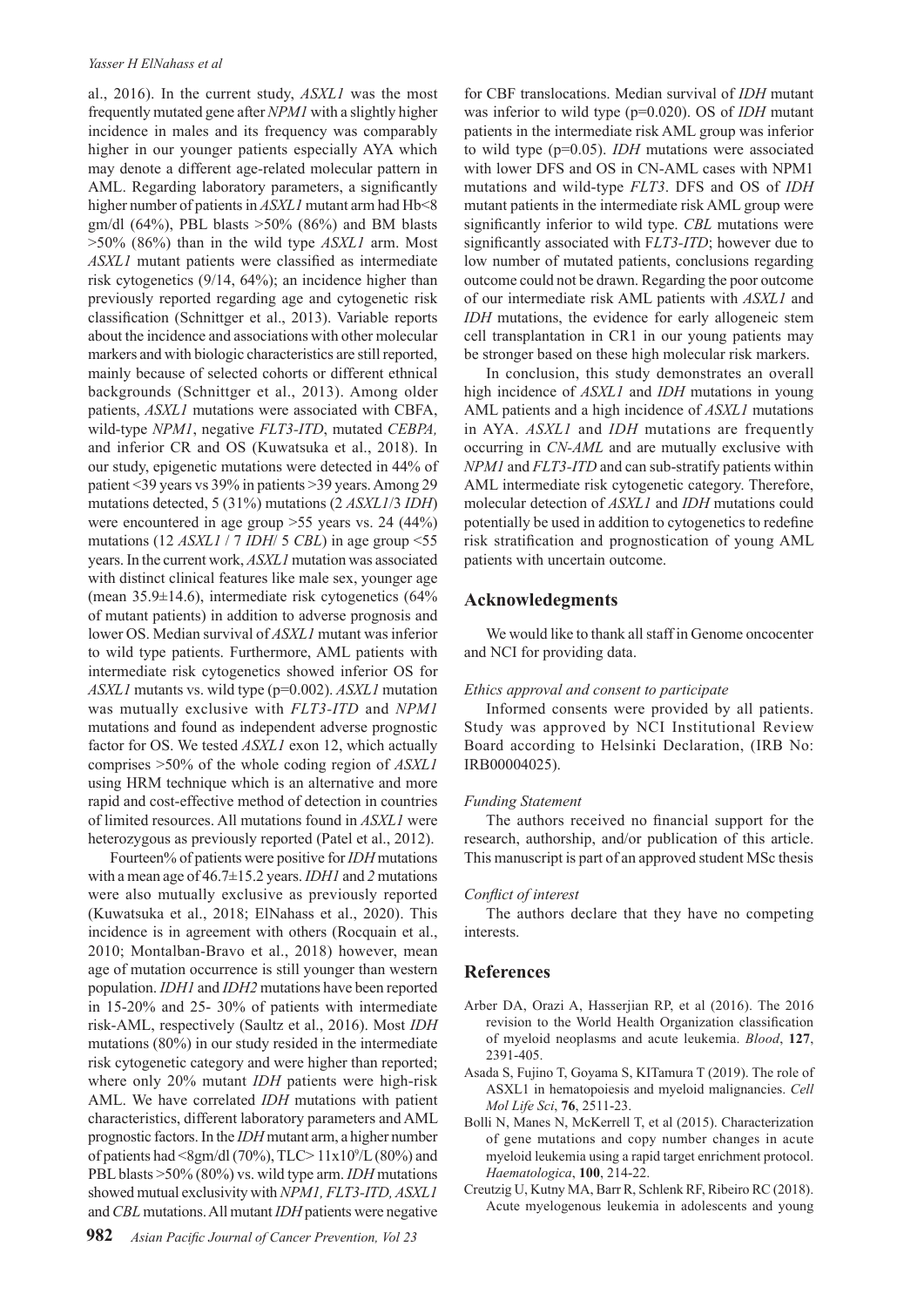adults. *Pediatr Blood Cancer*, **65**, e27089.

- De Kouchkovsky I, Abdul-Hay M (2016). Acute myeloid leukemia: a comprehensive review and 2016 update. *Blood Cancer J*, **6**, 441.
- Döhner H, Weisdorf DJ, Bloomfield CD (2015). Acute myeloid leukemia. *N Engl J Med*, **373**, 1136-52.
- Döhner H, Estey E, Grimwade D, et al (2017). Diagnosis and management of AML in adults: 2017 ELN recommendations from an international expert panel. *Blood*, **129**, 424-47.
- El Gammal MM, Owaidat HM, Rashed RA, Abdel Fatah R, Samra MA (2019). Prognostic and therapeutic value of day 14 bone marrow aspiration in adult acute myeloid leukemia patients. *Clin Lymphoma Myeloma Leuk*, **19**, 406-13.
- ElNahass YH, Badawy RH, ElRefaey FA, et al (2020). IDH mutations in AML patients; A higher Association with Intermediate Risk Cytogenetics. *Asian Pac J Cancer Prev*, **21**, 721-5.
- Gallipoli P, Giotopoulos G, Huntly BJP (2015). Epigenetic regulators as promising therapeutic targets in acute myeloid leukemia. *Ther Adv Hematol*, **6**, 103-9.
- Grimwade D, Walker H, Harrison G, et al (2001). The predictive value of hierarchical cytogenetic classification in older adults with acute myeloid leukemia (AML): analysis of 1065 patients entered into the United Kingdom Medical Research Council AML11 trial. *Blood*, **98**, 1312-20.
- Howlader N, Noone AM, Krapcho M, et al (2021). Cancer Statistics Review, 1975-2018, National Cancer Institute. SEER web site, https : // seer. cancer. gov/csr/ 1975 2018/.
- Ibáñez M, Such E, Cerverna J, et al (2012). Rapid screening of ASXL1, IDH1, IDH2, and c-CBL mutations in de novo acute myeloid leukemia by high-resolution melting. *J Mol Diagn*, **14**, 594-601.
- Ibrahim AS, Khaled HM, Mikhail NN, Baraka H, Kamel H (2014). Cancer incidence in Egypt: results of the national population-based cancer registry program. *J Cancer Epidemiol*, **2014**, 437971.
- Inoue S, Lemonnier F, Mak TW (2016). Roles of IDH1/2 and TET2 mutations in myeloid disorders. *Int J Hematol*, **103**, 627-33.
- Inoue S, Li WY, Tseng A, et al (2016). Mutant IDH1 downregulates ATM and alters DNA repair and sensitivity to DNA damage independent of TET2 . *Cancer Cell*, **30**, 337-48.
- Kakosaiou K, Panitsas F, Daraki A, et al (2018). ASXL1 mutations in AML are associated with specific clinical and cytogenetic characteristics. *Leuk Lymph*, **59**, 2439-46.
- Kern W, Voskova D, Schoch C, et al (2004). Determination of relapse risk based on assessment of minimal residual disease during complete remission by multiparameter flow cytometry in unselected patients with acute myeloid leukemia. *Blood*, **104**, 3078-85.
- Khaled SA, Nabih O, Abdel Aziz NM, Mahran DG (2019). Myeloid leukemias: A Glance at Middle Eastern Centers. *J Blood Med*, **10**, 425.
- Kuwatsuka Y, Tomizawa D, Kihara R, et al (2018). Prognostic value of genetic mutations in adolescent and young adults with acute myeloid leukemia. *Int J Hematol*, **107**, 201-10.
- Lagunas-Rangel FA, Chávez-Valencia V, Gómez-Guijosa MA, Cortes-Penagos C (2017). Acute myeloid leukemia genetic alterations and their clinical prognosis. *Int J Hematol Oncol Stem Cell Res*, **11**, 328.
- Liyasova MS, Ma K, Lipkowitz S (2015). Molecular pathways: CBL proteins in tumorigenesis and antitumor immunity opportunities for cancer treatment. *Clin Cancer Res*, **21**, 1789-94.
- Mahmoud HK, ElHaddad AM, Fahmy OA, et al (2016). Comparable outcome of allogeneic versus autologous

hematopoietic peripheral blood stem cell transplantation in acute myeloid leukemia patients with normal karyotype and FLT3-ITD Negative. *Leukemia*, **4**, 3.

- McGowan-Jordan J (2016). ISCN 2016: An International System for Human Cytogenetic Nomenclature (2016): recommendations of the International Standing Committee on Human Cytogenomic Nomenclature including new sequence-based cytogenetic nomenclature developed in collaboration with the Human Genome Variation Society (HGVS) sequence variant description working group. Exp. Biol. Med, 1st edition.
- Medeiros BC, Fathi AT, DiNadro CD, et al (2017). Isocitrate dehydrogenase mutations in myeloid malignancies. *Leukemia*, **31**, 272-81 .
- Medinger M. Lengerke C, Passweg J (2016). Novel prognostic and therapeutic mutations in acute myeloid leukemia. *Cancer Genom Proteom*, **13**, 317-29.
- Micol JB, Abdel-Wahab O (2016). The role of additional sex combs-like proteins in cancer. *Cold Spring Harb Perspect Med*, **6**, a026526.
- Montalban-Bravo G, Di Nardo CD (2018). The role of IDH mutations in acute myeloid leukemia. *Future Oncol*, **14**, 979-93.
- Nadeau SA, An W, MohaPatra BC, et al (2017). Structural determinants of the gain-of-function phenotype of human leukemia-associated mutant CBL oncogene. *J Biol Chem*, **292**, 3666-82.
- Papaemmanuil E, Gerstung M, Bullinger L, et al (2016). Genomic classification and prognosis in acute myeloid leukemia. *N Engl J Med*, **374**, 2209-21.
- Patel JP, Gönen M, Figueroa ME, et al (2012). Prognostic relevance of integrated genetic profiling in acute myeloid leukemia. *N Engl J Med*, **366**, 1079-89.
- Patriarca A, Salutari P, Di Zacomo S (2015). The impact of molecular genetic in acute myeloid Leukemia's. *J Blood Disord Transfus*, **6**, 1.
- Paschka P, Schlenk RF, Gaidzic VL, et al (2015). ASXL1 mutations in younger adult patients with acute myeloid leukemia: a study by the German-Austrian Acute Myeloid Leukemia Study Group. *Haematologica*, **100**, 324-30.
- Rahmani NE, Ramachandra N, Bahgat TD, et al (2019). ASXL1 mutations are associated with widespread and distinct DNA methylation alterations. *Blood*, **134**, 2989.
- Rocquain J, Carbuccia N, Trouplin V, et al (2010). Combined mutations of ASXL1, CBL, FLT3, IDH1, IDH2, JAK2, KRAS, NPM1, NRAS, RUNX1, TET2 and WT1 genes in myelodysplastic syndromes and acute myeloid leukemias. *BMC Cancer*, **10**, 1-7.
- Sasaki K, Kanagal Shamanna R, Montalban-Bravo G, et al (2020). Impact of the variant allele frequency of ASXL1, DNMT3A, JAK2, TET2, TP53, and NPM1 on the outcomes of patients with newly diagnosed acute myeloid leukemia. *Cancer*, **126**, 765-74.
- Saultz JN, Garzon R (2016). Acute myeloid leukemia: a concise review. *J Clin Med*, **5**, 33
- Schnittger S, Eder C, Jeromin S, et al (2013). ASXL1 exon 12 mutations are frequent in AML with intermediate risk karyotype and are independently associated with an adverse outcome. *Leukemia*, **27**, 82.
- Shallis RM, Wang R, Davidoff A, Ma X, Zeidan AM (2019). Epidemiology of acute myeloid leukemia: Recent progress and enduring challenges. *Blood Rev*, **36**, 70-87.
- Sun Y, Chen BR, Deshpande A (2018). Epigenetic regulators in the development, maintenance, and therapeutic targeting of acute myeloid leukemia. *Front Oncol*, **8**,
- Tsai CH, Hou HA, Tang JL, et al (2016). Genetic alterations and their clinical implications in older patients with acute